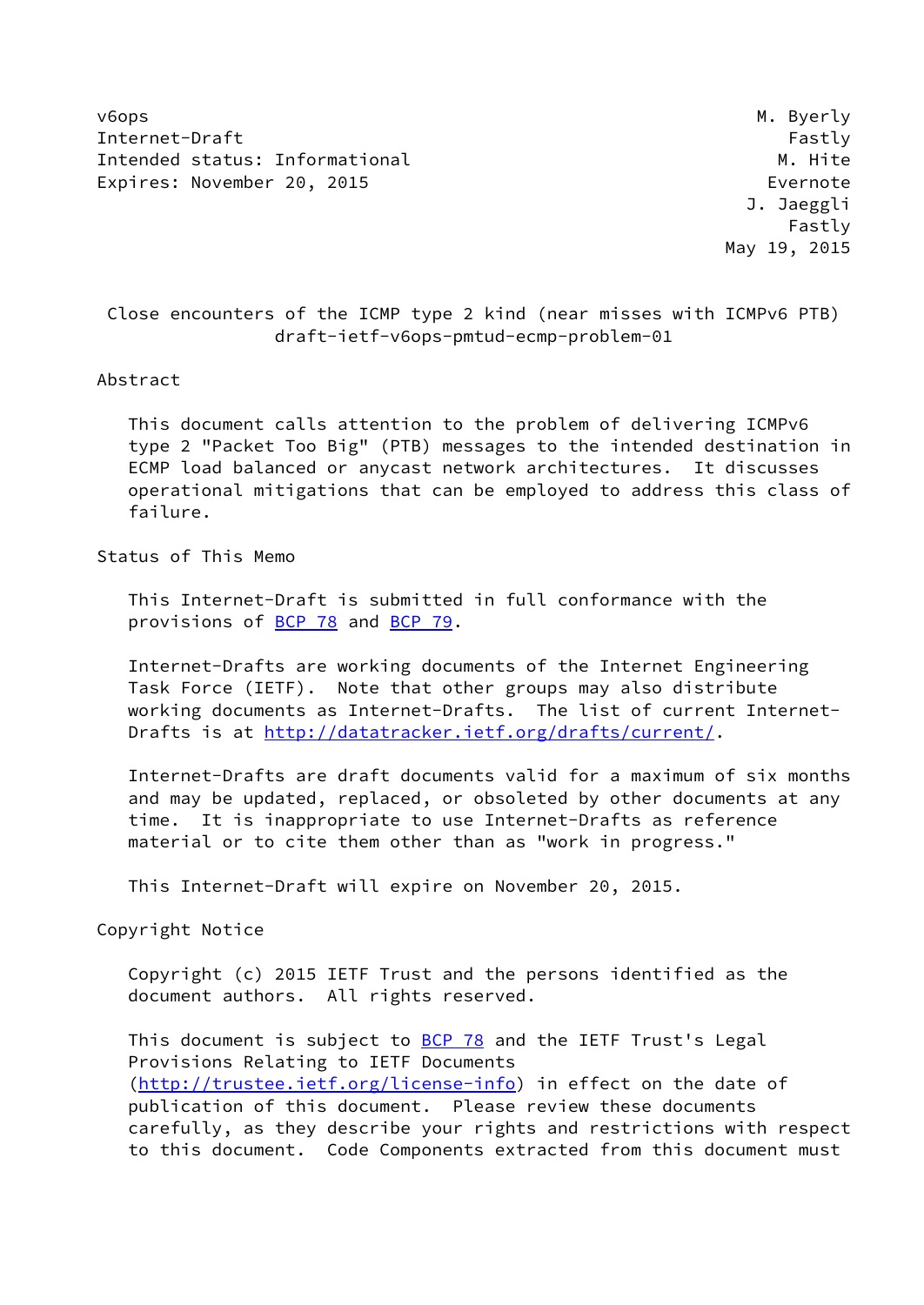<span id="page-1-1"></span>

| Internet-Draft | misses with ICMPv6 PTB | May 2015 |
|----------------|------------------------|----------|
|----------------|------------------------|----------|

 include Simplified BSD License text as described in Section 4.e of the Trust Legal Provisions and are provided without warranty as described in the Simplified BSD License.

### Table of Contents

| 6.                          |  |
|-----------------------------|--|
|                             |  |
| 8. Informative References 8 |  |
|                             |  |
|                             |  |

### <span id="page-1-0"></span>[1](#page-1-0). Introduction

 Operators of popular Internet services face complex challenges associated with scaling their infrastructure. One approach is to utilize equal-cost multi-path (ECMP) routing to perform stateless distribution of incoming TCP or UDP sessions to multiple servers or to middle boxes such as load balancers. Distribution of traffic in this manner presents a problem when dealing with ICMP signaling. Specifically, an ICMP error is not guaranteed to hash via ECMP to the same destination as its corresponding TCP or UDP session. A case where this is particularly problematic operationally is path MTU discovery (PMTUD).

## <span id="page-1-2"></span>[2](#page-1-2). Problem

 A common application for stateless load balancing of TCP or UDP flows is to perform an initial subdivision of flows in front of a stateful load balancer tier or multiple servers so that the workload becomes divided into manageable fractions of the total number of flows. The flow division is performed using ECMP forwarding and a stateless but sticky algorithm for hashing across the available paths. This nexthop selection for the purposes of flow distribution is a constrained form of anycast topology where all anycast destinations are equidistant from the upstream router responsible for making the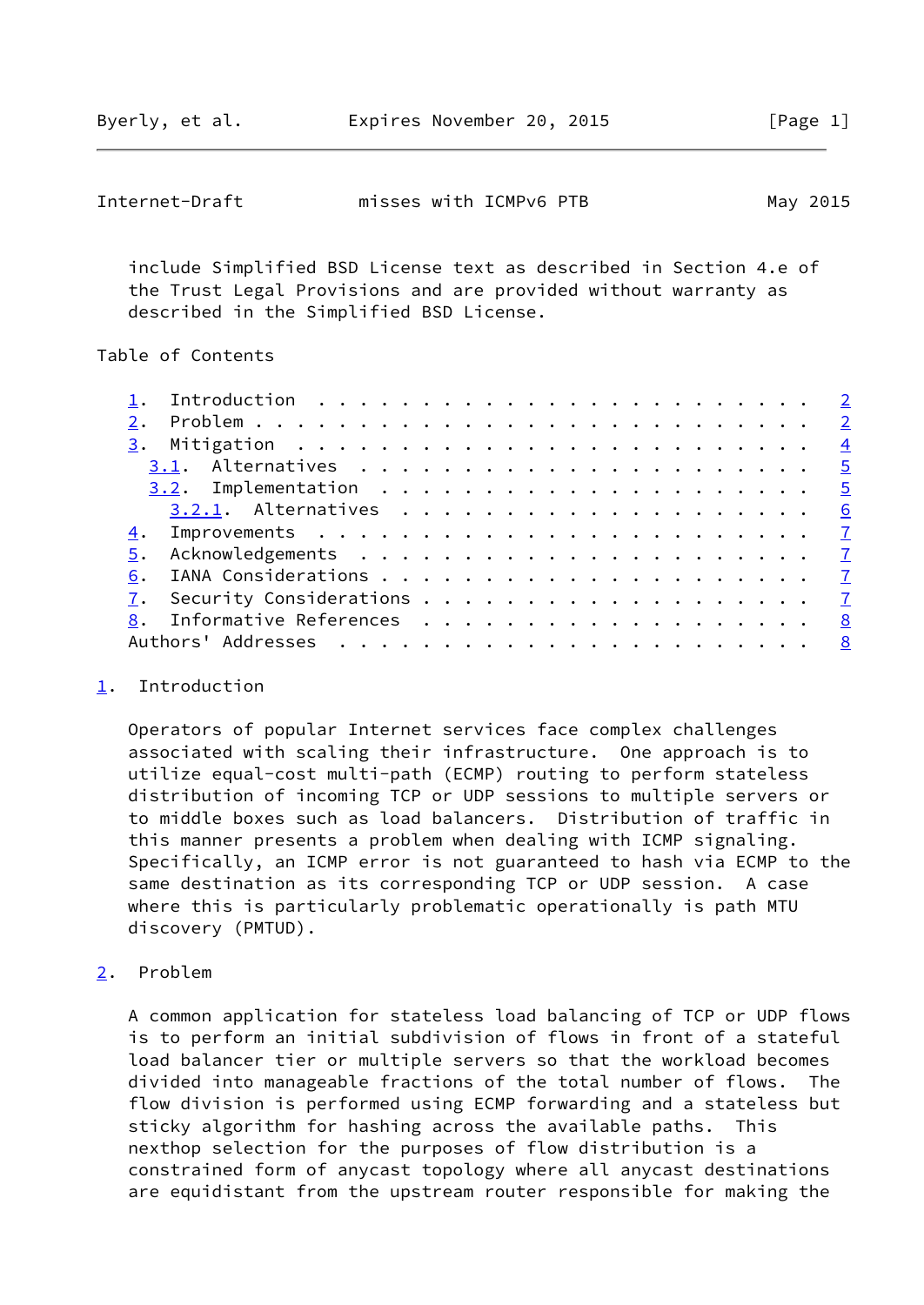last next-hop forwarding decision before the flow arrives on the destination device. In this approach, the hash is performed across some set of available protocol headers. Typically, these headers may include all or a subset of (IPv6) Flow-Label, IP-source, IP-

| Byerly, et al. | Expires November 20, 2015 | [Page 2] |
|----------------|---------------------------|----------|
|                |                           |          |

Internet-Draft misses with ICMPv6 PTB May 2015

 destination, protocol, source-port, destination-port and potentially others such as ingress interface.

 A problem common to this approach of distribution through hashing is impact on path MTU discovery. An ICMPv6 type 2 PTB message generated on an intermediate device for a packet sent from a server that is part of an ECMP load balanced service to a client will have the load balanced anycast address as the destination and hence will be statelessly load balanced to one of the servers. While the ICMPv6 PTB message contains as much of the packet that could not be forwarded as possible, the payload headers are not considered in the forwarding decision and are ignored. Because the PTB message is not identifiable as part of the original flow by the IP or upper layer packet headers, the results of the ICMPv6 ECMP hash are unlikely to be hashed to the same nexthop as packets matching TCP or UDP ECMP hash.

An example packet flow and topology follow.

```
 ptb -> router ecmp -> nexthop L4/L7 load balancer -> destination
```
 router --> load balancer 1 ---> \\--> load balancer 2 ---> load-balanced service \--> load balancer N --->

# Figure 1

 The router ECMP decision is used because it is part of the forwarding architecture, can be performed at line rate, and does not depend on shared state or coordination across a distributed forwarding system which may include multiple linecards or routers. The ECMP routing decision is deterministic with respect to packets having the same computed hash.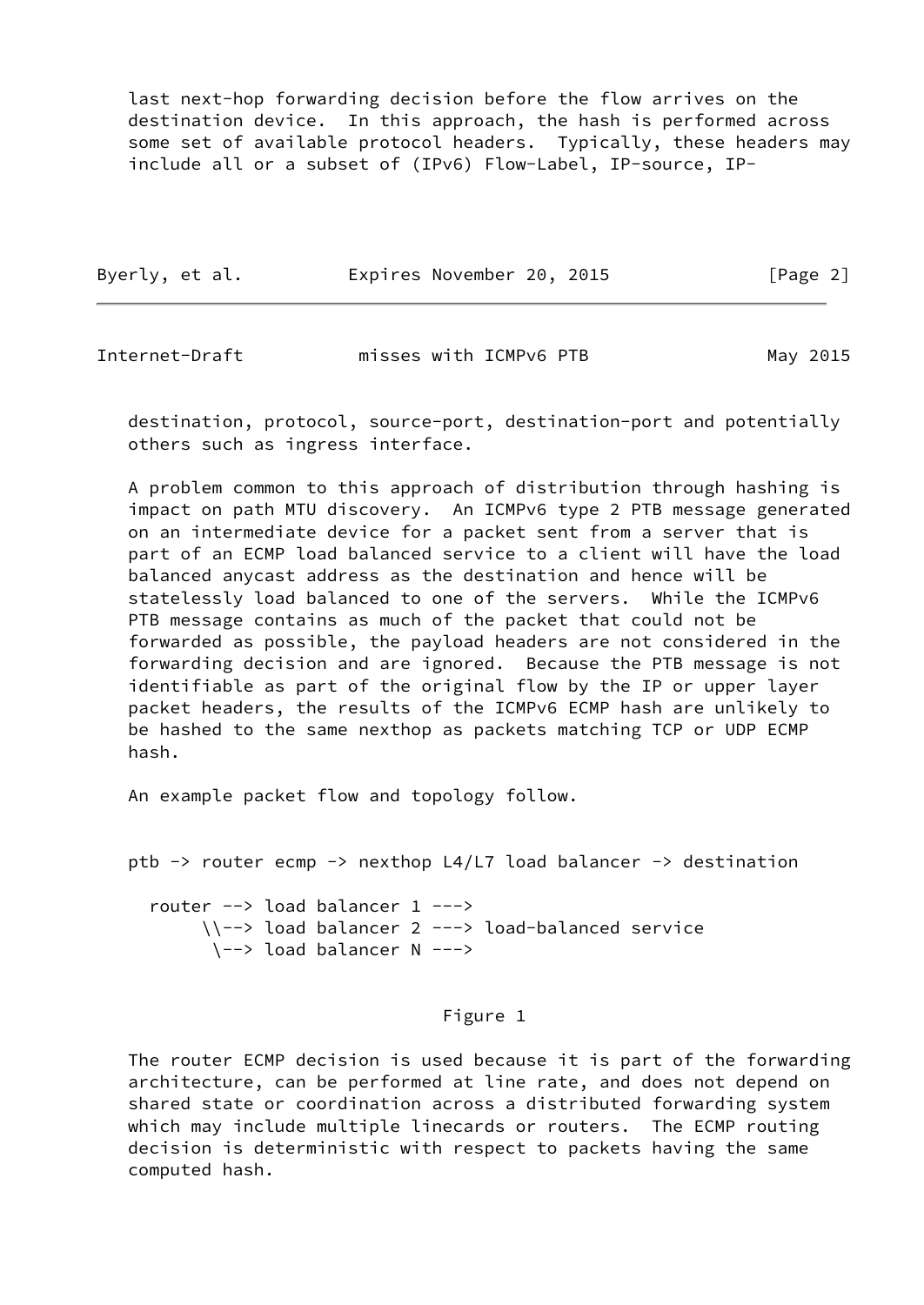A typical case where ICMPv6 PTB messages are received at the load balancer is a case where the path MTU from the client to the load balancer is limited by a tunnel in which the client itself is not aware of.

 Direct experience says that the frequency of PTB messages is small compared to total flows. One possible conclusion being that tunneled IPv6 deployments that cannot carry 1500 MTU packets are relatively rare. Techniques employed by clients such as happy-eyeballs may actually contribute some amelioration to the IPv6 client experience by preferring IPv4 in cases that might be identified as failures.

| Byerly, et al. | Expires November 20, 2015 |  | [Page 3] |
|----------------|---------------------------|--|----------|
|----------------|---------------------------|--|----------|

<span id="page-3-1"></span>Internet-Draft misses with ICMPv6 PTB May 2015

 Still, the expectation of operators is that PMTUD should work and that unnecessary breakage of client traffic should be avoided.

 A final observation regarding server tuning is that it is not always possible even if it is potentially desirable to be able to independently set the TCP MSS for different address families on some end-systems. On Linux platforms, advmss may be set on a per route basis for selected destinations in cases where discrimination by route is possible.

 The problem as described does also impact IPv4; however implementation of [RFC 4821](https://datatracker.ietf.org/doc/pdf/rfc4821) [[RFC4821\]](https://datatracker.ietf.org/doc/pdf/rfc4821) TCP MTU probing, the ability to fragment on wire at tunnel ingress points and the relative rarity of sub-1500 byte MTUs that are not coupled to changes in client behavior (for example, endpoint VPN clients set the tunnel interface MTU accordingly for performance reasons) makes the problem sufficiently rare that some existing deployments have choosen to ignore it.

<span id="page-3-0"></span>[3](#page-3-0). Mitigation

 Mitigation of the potential for PTB messages to be mis-delivered involves ensuring that an ICMPv6 error message is distributed to the same anycast server responsible for the flow for which the error is generated. Ideally, mitigation could be done by the mechanism hosts use to identify the flow, by looking into the payload of the ICMPv6 message (to determine which TCP flow it was associated with) before making a forwarding decision. Because the encapsulated IP header occurs at a fixed offset in the ICMP message it is not outside the realm of possibility that routers with sufficient header processing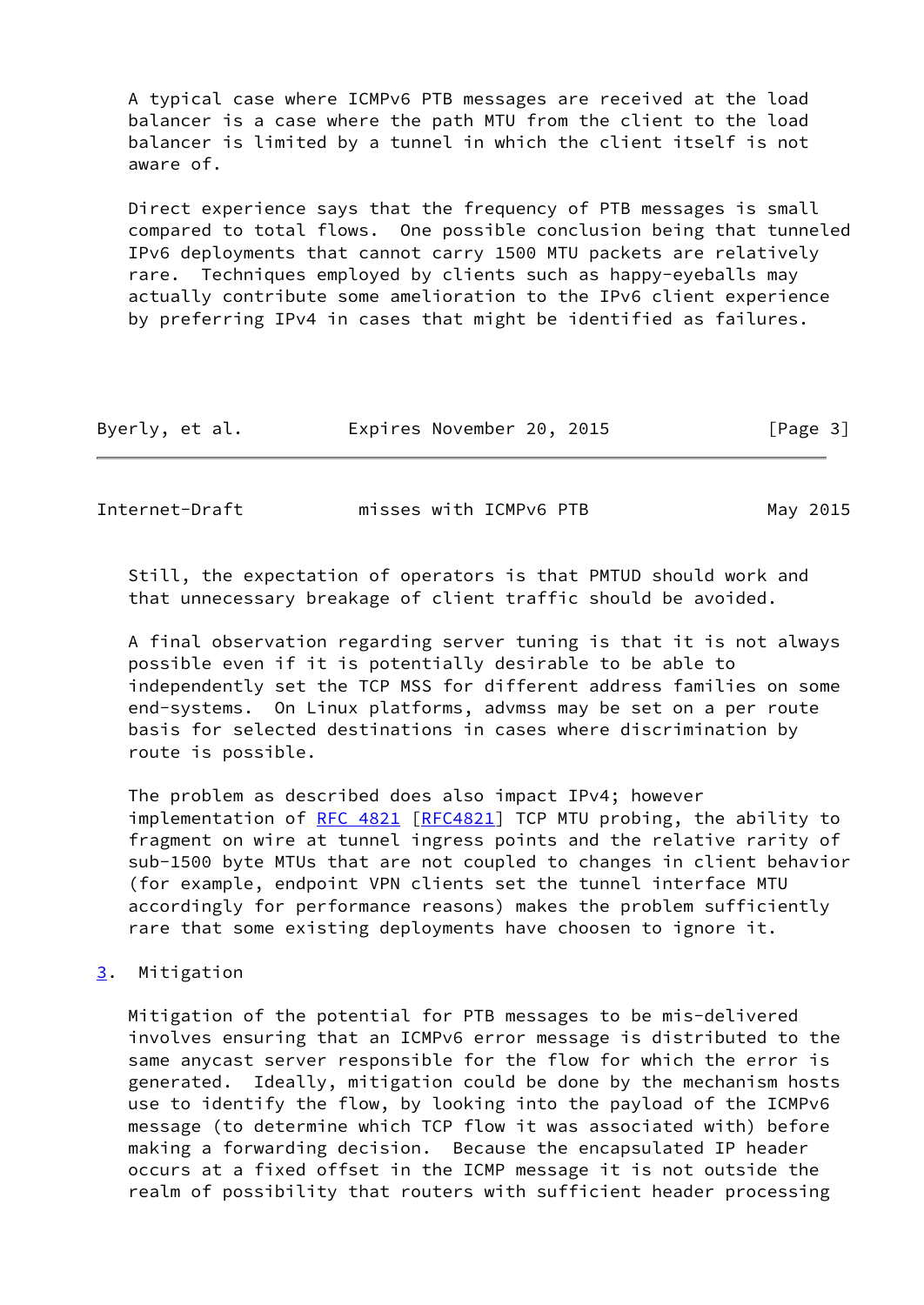capability could parse that far into the payload. Employing a mediation device that handles the parsing and distribution of PTB messages after policy routing or on each load-balancer/server is a possibility.

 Another mitigation approach is predicated upon distributing the PTB message to all anycast servers under the assumption that the one for which the message was intended will be able to match it to the flow and update the route cache with the new MTU and that devices not able to match the flow will discard these packets. Such distribution has potentially significant implications for resource consumption and the potential for self-inflicted denial-of-service if not carefully employed. Fortunately, in real-world deployments we have observed that the number of flows for which this problem occurs is relatively small (example, 10 or fewer pps on 1Gb/s or more worth of https traffic) and sensible ingress rate limiters which will discard excessive message volume can be applied to protect even very large anycast server tiers with the potential for fallout only under circumstances of deliberate duress.

| Byerly, et al. | Expires November 20, 2015 | [Page 4] |
|----------------|---------------------------|----------|
|----------------|---------------------------|----------|

<span id="page-4-1"></span>Internet-Draft misses with ICMPv6 PTB May 2015

## <span id="page-4-0"></span>[3.1](#page-4-0). Alternatives

 As an alternative, it may be appropriate to lower the TCP MSS to 1220 in order to accommodate 1280 byte MTU. We consider this undesirable as hosts may not be able to independently set TCP MSS by address family thereby impacting IPv4, or alternatively that it relies on a middle-box to clamp the MSS independently from the end-systems.

<span id="page-4-2"></span>[3.2](#page-4-2). Implementation

- 1. Filter-based-forwarding matches next-header ICMPv6 type-2 and matches a next-hop on a particular subnet directly attached to both border routers. The filter is policed to reasonable limits (we chose 1000pps more conservative rates might be required in other imlementations).
- 2. Filter is applied on input side of all external interfaces
- 3. A proxy located at the next-hop forwards ICMPv6 type-2 packets received at the next-hop to an Ethernet broadcast address (example ff:ff:ff:ff:ff:ff) on all specified subnets. This was necessitated by router inability (in IPv6) to forward the same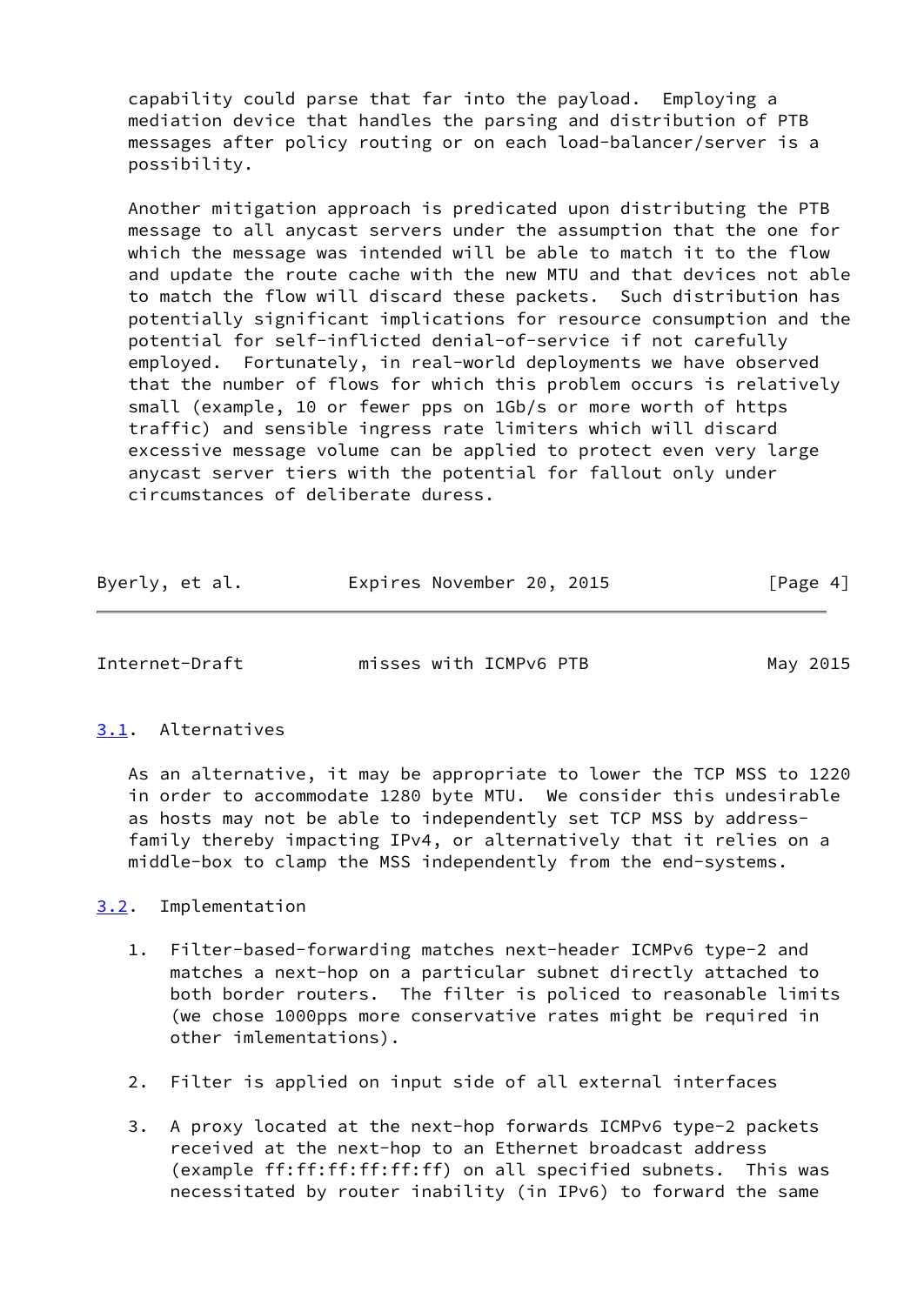packet to multiple unicast next-hops.

 4. Anycast servers receive the PTB error and process packet as needed.

 A simple Python scapy script that can perform the ICMPv6 proxy reflection is included.

<span id="page-5-0"></span>

| Byerly, et al. | Expires November 20, 2015                                                                                                                                                                                                                                                   | [Page 5] |
|----------------|-----------------------------------------------------------------------------------------------------------------------------------------------------------------------------------------------------------------------------------------------------------------------------|----------|
| Internet-Draft | misses with ICMPv6 PTB                                                                                                                                                                                                                                                      | May 2015 |
|                | #!/usr/bin/python                                                                                                                                                                                                                                                           |          |
|                | from scapy.all import $\star$                                                                                                                                                                                                                                               |          |
|                | $IFACE_OUT = ['p2p1", "p2p2"]$                                                                                                                                                                                                                                              |          |
|                | $def$ icmp6_callback(pkt):<br>if $pk$ .haslayer(IPv6) and (ICMPv6PacketTooBig in $pk$ ) \<br>and $plt[Ether].dst != 'ff:ff:ff:ff:ff':$<br>del(pkt[Ether].src)<br>$plt[Ether].dst = 'ff:ff:ff:ff:ff;ff'$<br>pkt.show()<br>for iface in IFACE_OUT:<br>sendp(pkt, iface=iface) |          |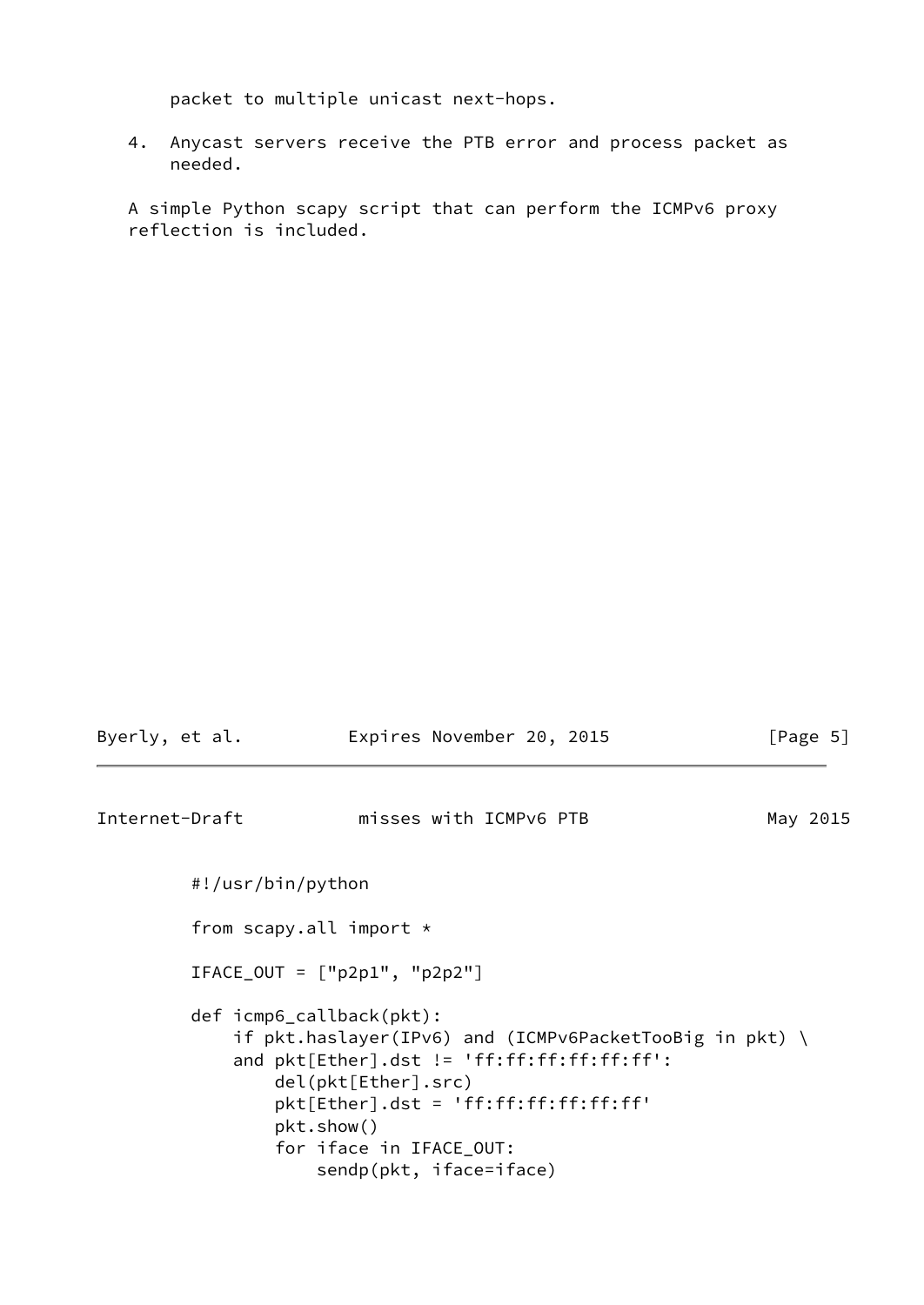```
 def main():
     sniff(prn=icmp6_callback, filter="icmp6 \
    and (i p6[40+0] == 2)", store=0)
if __name__ == ' __main__':
     main()
```
 This example script listens on all interfaces for IPv6 PTB errors being forwarded using filter-based-forwarding. It removes the existing Ethernet source and rewrites a new Ethernet destination of the Ethernet broadcast address. It then sends the resulting frame out the p2p1 and p2p2 interfaces where our anycast servers reside.

# <span id="page-6-0"></span>[3.2.1](#page-6-0). Alternatives

 Alternatively, network designs in which a common layer 2 network exists on the ECMP hop could distribute the proxy onto the end systems, eleminating the need for policy routing. They could then rewrite the destination -- for example, using iptables before forwarding the packet back to the network containing all of the server or load balancer interfaces. This implmentation can be done entirely within the Linux iptables firewall. Because of the distributed nature of the filter, more conservative rate limits are required than when a global rate limit can be employed.

 An example ip6tables / nftables rule to match icmp6 traffic, not match broadcast traffic, impose a rate limit of 10 pps, and pass to a target destination would resemble:

ip6tables -I INPUT -i lo -p icmpv6 -m icmpv6 --icmpv6-type  $2/0$  \ -m pkttype ! --pkt-type broadcast -m limit --limit 10/second \ -j TEE 2001:DB8::1

| Byerly, et al. |  | Expires November 20, 2015 | [Page 6] |
|----------------|--|---------------------------|----------|
|----------------|--|---------------------------|----------|

<span id="page-6-2"></span>Internet-Draft misses with ICMPv6 PTB May 2015

 As with the scapy example, once the destination has been rewritten from a hardcoded ND entry to an Ethernet broadcast address -- in this case to an IPv6 documentation address -- the traffic will be reflected to all the hosts on the subnet.

<span id="page-6-1"></span>[4](#page-6-1). Improvements

There are several ways that improvements could be made to the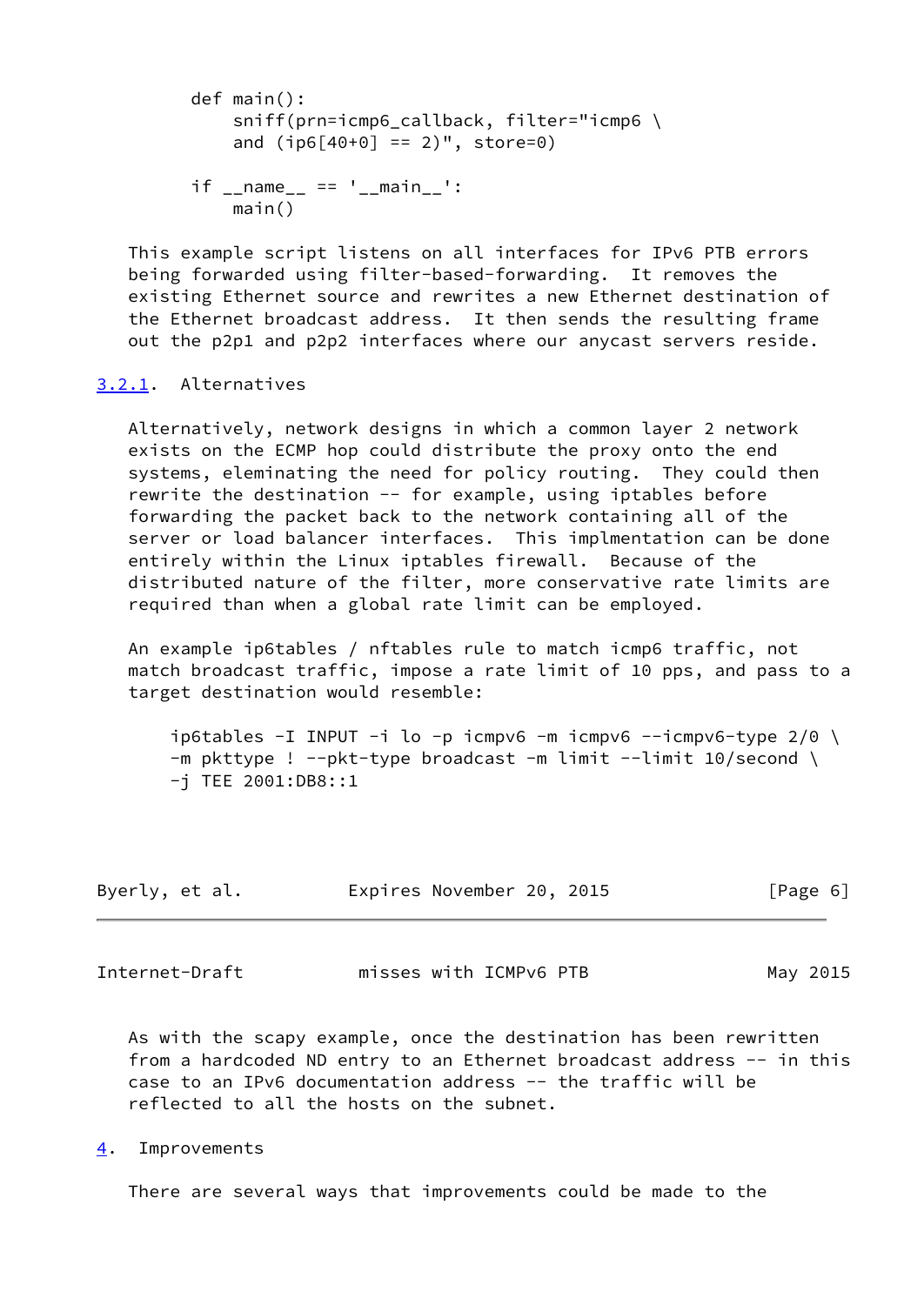situation with respect to ECMP load balancing of ICMPv6 PTB.

- 1. Routers with sufficient capacity within the lookup process could parse all the way through the L3 or L4 header in the ICMPv6 payload beginning at bit offset 32 of the ICMP header. By reordering the elements of the hash to match the inward direction of the flow, the PTB error could be directed to the same next-hop as the incoming packets in the flow.
- 2. The FIB (Forwarding Information Base) on the router could be programmed with a multicast distribution tree that included all of the necessary next-hops.
- 3. Ubiquitous implementation of [RFC 4821](https://datatracker.ietf.org/doc/pdf/rfc4821) [[RFC4821](https://datatracker.ietf.org/doc/pdf/rfc4821)] Packetization Layer Path MTU Discovery would probably go a long way towards reducing dependence on ICMPv6 PTB.
- <span id="page-7-0"></span>[5](#page-7-0). Acknowledgements

 The authors would like to thank Marak Majkowsiki for contributing text, examples, and a very close review. The authors would like to thank Mark Andrews, Brian Carpenter, Nick Hilliard and Ray Hunter, for review.

<span id="page-7-1"></span>[6](#page-7-1). IANA Considerations

This memo includes no request to IANA.

<span id="page-7-2"></span>[7](#page-7-2). Security Considerations

 The employed mitigation has the potential to greatly amplify the impact of a deliberately malicious sending of ICMPv6 PTB messages. Sensible ingress rate limiting can reduce the potential for impact; however, legitimate traffic may be lost once the rate limit is reached.

 The proxy replication results in devices not associated with the flow that generated the PTB being recipients of an ICMPv6 message which contains a fragment of a packet. This could arguably result in

| Byerly, et al. | Expires November 20, 2015 |  | [Page 7] |
|----------------|---------------------------|--|----------|
|----------------|---------------------------|--|----------|

<span id="page-7-3"></span>

| Internet-Draft | misses with ICMPv6 PTB | May 2015 |
|----------------|------------------------|----------|
|----------------|------------------------|----------|

information disclosure. Recipient machines should be in a common